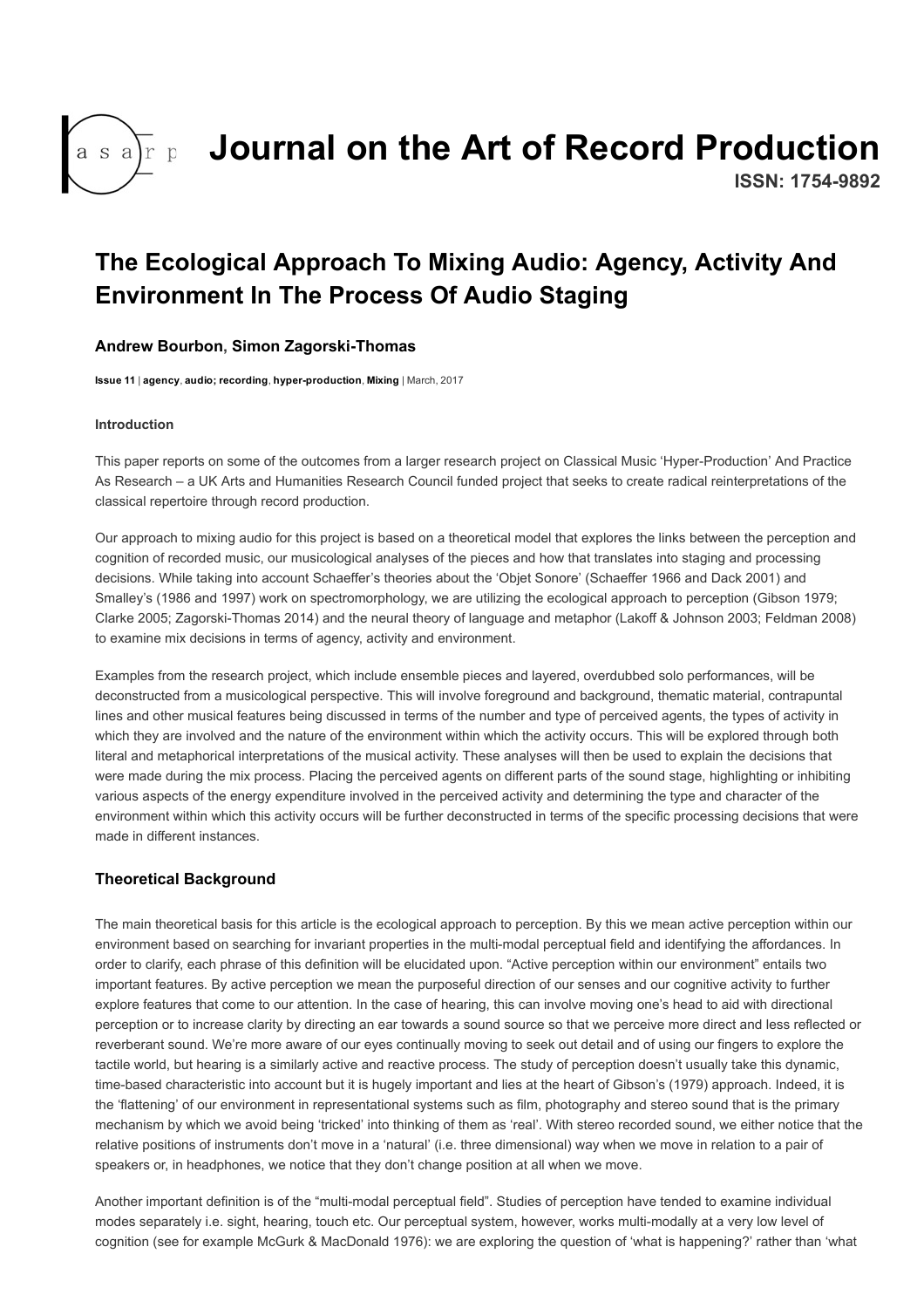am Iseeing?' or 'what am Ihearing?'. The McGurk effect demonstrates very powerfully – if you hear the sound 'ma' while looking at a face saying 'ba' you hear 'ba' and if you see 'fa' you hear 'fa'. Your perceptual system resolves the conflict at a preconscious level and even when you know it's happening you can't 'override' it. This characteristic of the system, the resolution of perceptual conflict, also works within a single mode of perception. Optical illusions, for example, demonstrate both our need to resolve such conflicts on a micro-level, in that we can only 'see' one interpretation at a time, and our ability to flip between different interpretations (as in the 'vase / faces' illusion in figure 1).



Figure 1: 'Vase / Faces' illusion [\(www.moillusions.com](https://www.moillusions.com/))

This characteristic was crucial in allowing us to develop representational systems such as drawing and sculpture. Without this physiological 'need' to resolve perceptual information into an interpretation, we wouldn't have developed the ability to recognize a two dimensional visual outline of, say, a horse. A drawn horse provides certain patterns of light on the retina that are sufficiently similar to the patterns of light produced by the sight of a real horse to cause us to resolve the incomplete perceptual data into a horse-like interpretation. Of course, we're not tricked into believing we are seeing a real horse because we also have a parallel interpretation of, for example, a piece of paper.

The final pair of characteristics are "invariant properties" and "affordances". These two ideas work on a variety of levels. At the very basic level, the patterns of light on the retina are the invariant properties that afford a particular interpretation. The way that invariant properties suggest affordances is through experiential learning. For example, when we learn about bumping into things as an infant, the invariant properties of our embodied sense of propulsion becomes associated with the visual stimulus of light patterns moving from the centre of the retina to the periphery (i.e. the visual experience of forward movement). Some types of patterns on the retina become associated with a sudden stop and the sense of pain. We learn that particular invariant properties have various likelihoods of particular affordances. These connections are made at the very basic level of perceptual input – for example, the connection of visual perception of different sizes of space becoming associated with different lengths of reverberation. They also are made at higher levels of cognition – for example, developing a tacit understanding of musical structure so that we develop expectations about when we think a chorus might be approaching in a pop song.

At the neural level, when a set of neurons are triggered by a perceptual stimulus, the pathways that are triggered frequently become reinforced, i.e. where stimulus A is often followed by stimulus B, and we therefore develop predictive expectations, i.e. when we experience stimulus A we come to expect stimulus B. These develop into networks that function as what Lakoff (1990) and others called schemata: cognitive structures that embody our expectations about a particular object (an image schema) or activity (an event schema). A schema doesn't exist as an identifiable part of the brain but as a series of more or less likely pathways through the brain. Thus an image schema for a dog will be built from our previous experience of the visual, aural and tactile perception of dogs and a set of expectations about the kinds of actions they perform and the impact that has on the world and us. Our event schema for walking a dog will be built from a similar set of expectations. Of course, the distinction between image schemata and event schemata isn't one that exists in the brain but is just a useful category developed to help us describe brain activity. Indeed, the idea of a schema as a structure is also merely a useful categorical distinction rather than a physical phenomenon.

Schaeffer's 'objet sonore' (1966) can be seen as equivalent to an image schema: a cognitive construction that represents the abstract qualities of the sound rather than a single perceptive perspective on it. Schaeffer utilises Husserl's approach to phenomenology: a particular recording (or a processed playback) is an adumbrage – an incomplete view of the 'object' from a single perspective. The sound object has invariant properties that can be examined by 'looking' from a variety of perspectives and can be further examined through Husserl's notion of hypothetical substitution.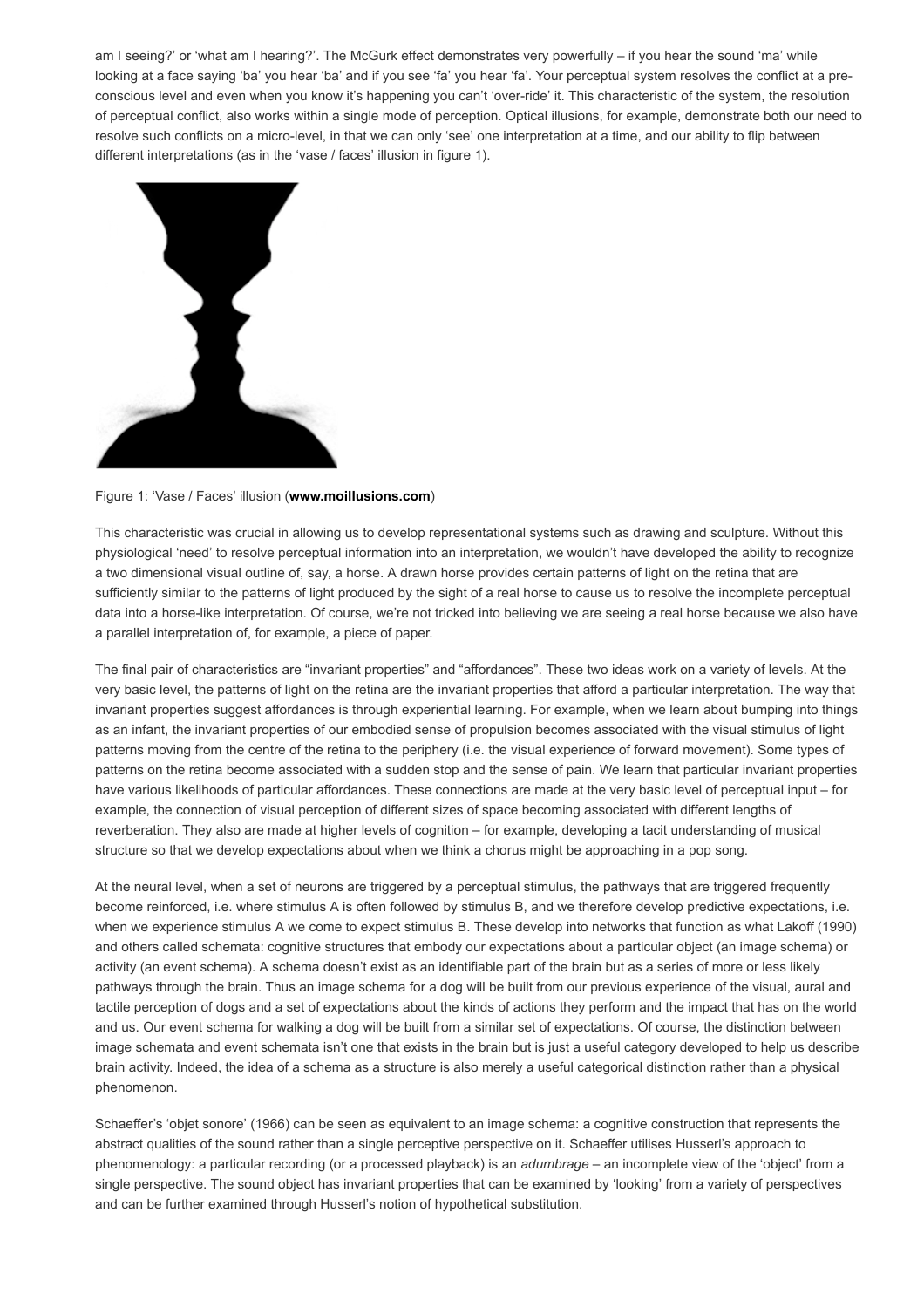Smalley's notion of spectromorphology (1997; 1986) relates to the way that the frequency content of a sound changes over time. This morphology suggests a possible interpretation based on our experience of what kinds of agents, tools or objects, activity and environment create what kinds of noise. This relates very clearly to the ecological approach to perception: the holistic perception of what is happening in our environment. Smalley deals with 'unrealistic' and electronic sounds by examining how their connection with the 'cause' can be theorized in terms of levels of surrogacy: how similar they are to sounds we have experienced. Zagorski-Thomas (2016a; 2016b) has examined this idea of distorted, simplified or synthesized versions of 'real' sounds as sonic cartoons and has explored how some of the seemingly more abstract sounds of electronic music can be understood and interpreted in this way as well.

While the invariant properties of the sound are a result of the actors (human and non-human), activity and environment that produced it, Schaeffer's notion of reduced listening – listening to the properties of the sound and not to the causes – may seem incompatible with the ecological approach. However, as we have noted, the ecological approach is also about directed or active perception. We may not be able to access the deep-seated connectivity between sound and meaning that is created by our apprehension of cause and some metaphorical connection with embodied experience – but we can focus on particular properties so that we make new metaphorical connections. That type of re-direction of focus provides a theoretical basis for reduced listening in the ecological / embodied approach.

As Schaeffer pointed out, exploring the nature and possibilities of a sound object by recording and processing it in different ways was a key part of the *musique concrete* agenda and allowed for a creative exploration of the phenomenology and interpretative affordances of a sound object. Reduced listening afforded different directions in interpretation and therefore allowed composers to play with the invariant properties that encouraged those different directions This relates to Zagorski-Thomas' sonic cartoons in terms of the ways that the manipulation and distortion of particular invariant properties encourages particular affordances for interpretation. In extreme cases, the manipulation of a particular invariant property (or several) can lead to abstract, i.e. highly unrelated, interpretations.

An interesting phenomenon of this project was the way in which a study of the notation and the performance were important in the choices that led to the recording of the 'objets sonores'. The three examples that will be examined demonstrate how decisions in the recording process were designed to produce specific affordances for the mixing that had musicological reasons based on score analysis, the performance possibilities and listening-based analysis. The affordances that this process produced, however, while based on some specific ideas about interpretation (e.g. the metaphors of sea and mist in the Debussy), also gave scope for practical experimentation at the mix stage – the type of playing with invariant properties (by changing or distorting them) to encourage new forms of interpretation that Schaeffer engaged in with *musique concrete*.

# Applying The Theory To Mixing Audio

To now move the discussion along to the question of how this theoretical framework can be applied to mixing audio, the key concepts are agency, activity and environment. In keeping with Latour's (2005) ideas from Actor Network Theory (ANT) that the actors (or agents) can be human or non-human, there is no separate category for tools or objects being used by the human actors to make noises. This distinction in ANT has caused considerable discussion about the nature of agency but, to simplify and shorten the argument, we are distinguishing between two types of non-human objects used to make music: those that are designed and those that are incidental or accidental 'participants'. Those that have been designed can be seen as the embodiment of the designer's agency and those that are incidental or accidental participants can be seen as part of the environment. On a very basic level then, this approach involves thinking about mixing in terms of influencing various aspects of how you hear 'who is doing what?', 'with what?', 'in which way?' and 'where?'.

The 'who' can be thought of primarily in terms of 'how many?' and 'what kinds?' of people. This may seem very straightforward and not something that can be influenced by the process of audio mixing: we can recognize the sound of one, two or three people quite easily and, beyond that, can make approximations about how many or few we might be hearing. We can recognize men, women and children quite easily and there are various cultural stereotypes that we may have experience of: the strong female gospel voice, the thinner Bollywood female voice, the deep Russian male voice choir, the western operatic voices. However, there are several subtleties that can be discussed here:

- Doubling a track in unison, particularly a vocal that is doubled accurately by the same person, can create the sense of a 'special' or thickened single voice rather than multiple agents (Warner 2005). This perception can be enhanced by treating the multiple agents with the same processing and effects. This 'fusion' is based on the Gestalt principle of common fate (Deutsch 1998).
- One of the key signifiers of the type of person we are hearing is the pitch of the voice. It's an invariant property of the world that larger objects make lower pitched sounds than smaller objects. One of the earliest techniques that was used in record production to alter our perception of the size of the singer was the Chipmunks Song (The Chipmunks 1958) where three of the four voices were recorded at half speed and then sped up to create high pitched voices that represented small cartoon chipmunks.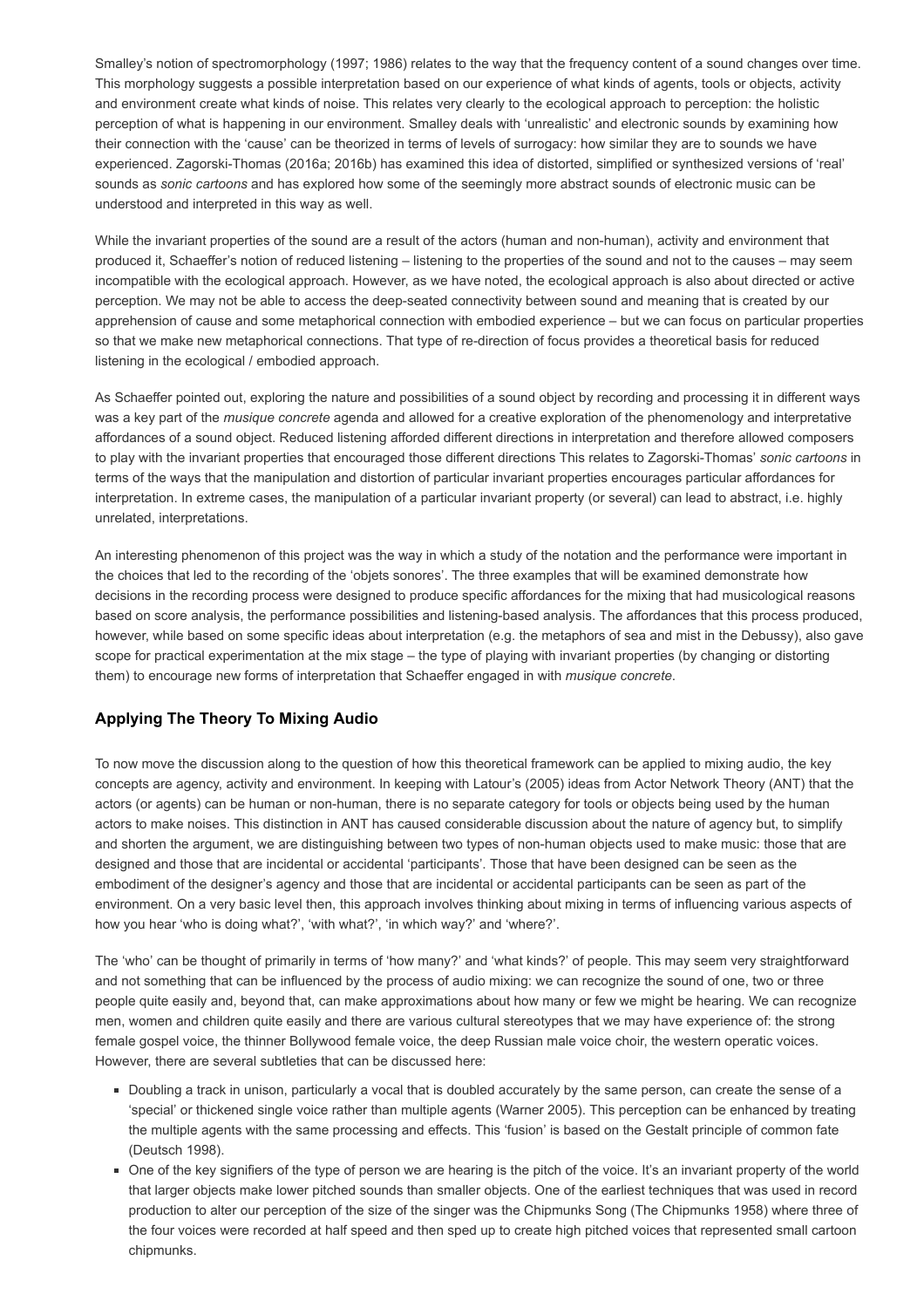A similar feature is the weight or resonance of a voice. By removing some of the resonance with equalization or filtering, the size of the singing body can be made to seem smaller.

The 'doing what?' aspect also seems at first glance to be something that would not be alterable by audio processing. It's hard to imagine that the mix process could change our perception of, say, a bowed sound to a plucked sound. For the most part that is true but there are many instances of sounds being combined together to disguise one kind of activity as another. For example, the addition of percussion sounds to a vocal track can disguise the percussive sound as a plosive vocal sound by putting it in a new context. An example of this is the scraped guiro sound that producer Max Martin mixed with Britney Spears' vocal fry on 'Oops!… I Did It Again' (Spears 2000). The guiro becomes perceptually fused with the voice, ceasing to be the sound of stick scraping on a ribbed piece of wood and, instead, becoming the grating sound of a constricted throat.

The 'with what?' is an interesting phenomenon because several techniques that started out as studio-based processing have led to changes in the design of physical objects. As equalization and noise gates were used more on drum sounds in the 1970s, they changed the perception of what type of objects were hitting and being hit. In order for drummers to be able to duplicate those sounds in live performance, drum manufacturers changed the materials and the design of the drums: adding nylon tips to drum sticks to emulate the additional high frequency added through equalization and creating various material changes to drum skins to emulate the shorter sounds that noise gates created (Zagorski-Thomas 2010). The processing had so altered the perceived materiality of the instrument that manufacturers redesigned the instruments to emulate that alteration.

The 'in which way?' can relate to the perceived type and level of energy involved in the activity that made the sound and this seeps into almost every other aspect of the process. Thus, while Max Martin's trick can be seen to have changed the nature of what was perceived as being done with the guiro, the main effect was to change the perception of how Britney was singing i.e. it added a perception of tension and angst to the vocal performance. In the same way, equalizing some of the weight out of a performance alters the perception of the amount of energy being expended on the activity as much as it alters the perception of the size and weight of the agent. The perception of energy can also be altered by adding distortion or overdrive to a performance: guitars are the most ubiquitous example of this but it's used on drums, vocals and other sounds as well to create a slight energetic 'bite'. Parallel compression of various forms also alters the perceived level of energy expenditure.

The 'where?' is arguably the oldest and most firmly established form of signal processing because it can be altered by microphone technique as well as the architecture of the recording space. The concept of echo chambers and, later, of artificial reverberation extended the possibilities even further and also created the prospect of 'impossible' and 'abstract' spatial recordings. Even Miles Davis' iconic Kind Of Blue (1959), while seeming to be quite a naturalistic recording, utilizes different reverberation on the trumpet and two saxophones than on the piano, drums and bass by using an echo chamber. It was on these types of recording that techniques which distorted 'reality' in order to create greater clarity were developed: ideas such as filtering out the low frequency rumble from an echo chamber so that you got the sense of space without the muddiness or using a delay on the reverberation so that you heard the direct vocal clearly before the reverberation starts to sound were developed in the 1950s and 1960s.

This theoretical approach, therefore, provides both a way of analyzing the things that have been done with record production and a way of thinking about what you might do. The latter provides a way of thinking about the process from the perspective of the musical sound rather than the techniques and that makes the kind of lateral jump that is involved in innovation more intuitive. Thus, thinking about what you want to add or alter in terms of the energy of a particular musical element allows you to think about the various invariant properties that afford that type of interpretation. That way, you can think about the range of types of processing that would produce those affordances, which properties might be undesirable and how you might avoid or inhibit them. On the other hand, thinking in terms of techniques – 'what would I (or one of my heroes) normally do in this kind of situation?' – tends to lead to fixed ways of thinking and a lack of flexibility.

#### Debussy Example

This first example, Debussy's piano prelude, La Cathèdral Engloutie (the Sunken Cathedral) is the subject of another paper in this issue of the journal (Capulet & Zagorski-Thomas 2016) and will, thus, be dealt with in less detail than the other two examples in this article. Three parameters that were important in this piece were volume, intensity and distance. We were playing with various invariant properties that encourage particular interpretations about these three parameters. One example of this is the 'Bells' that were suggested by a repeated sustaining single note were separated from the rest of the performance through overdubbing and played loudly but then staged to be quiet and distant (hear audio example one).

00:00 00:00

#### Audio example one

In another aspect, we were looking for metaphors for sea and mist and used the idea of reverberation as a reducer of clarity as well as a creator of space. This allowed us to expand on the idea by taking Debussy's programmatic description of the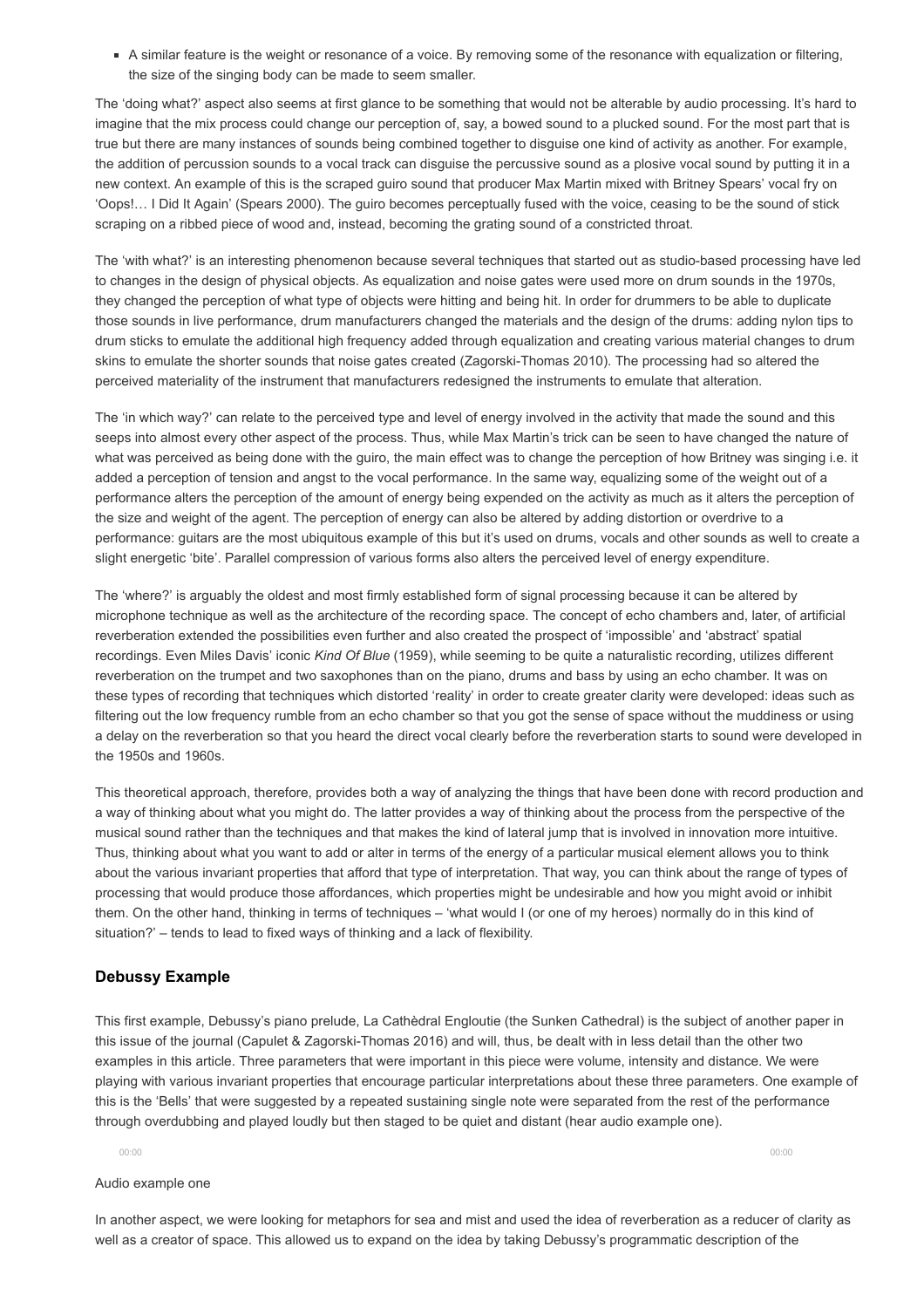enchanted sunken cathedral rising from the sea and mist. We utilized a metaphorical connection between invariant properties here by representing this phenomenon through a changing ratio of direct and reverberant sound: the direct sound being the object and the reverberation being the mist or sea. The mist therefore recedes and the object approaches.

## Mozart Example

The next example is a recording of Mozart's string quartet no.19 (KV465) performed by Malgorzata Filipowicz (vln 1), Anna Olszewska (vln 2), Kamila Barteczko (vla) and Anna Kulak (vcl) and arranged by Simon Zagorski-Thomas. It was recorded to a click track in a series of different spaces in a 16<sup>th</sup> century palace at Piotrowice Nyskie in southern Poland in June 2015 (see video 1).

#### Video Example 1 - Mozart-Rooms

The arrangement involved changing very little musically but fragmented the parts so that they could be recorded in different spaces [1]. The inspiration for this was an analysis of the Kings Of Leon's 'Sex On Fire' (Zagorski-Thomas 2015) and, in particular, the use of different acoustics in various sections of that production that roughly corresponded to the notion that louder passages were staged in larger spaces. Relating this back to the ecological approach to perception, there is a definite metaphorical connection between the ideas of energy and size. We expect activity in a smaller and more intimate space to be conducted at a lower energy level than activity in a large and more public or impersonal space. Of course, what we wouldn't expect in 'reality' is for the size of the space to change with the energy level of the activity but it makes sense as a metaphor. With this as a guiding principle, the quartet was arranged so that parts could either move suddenly into different spaces or could cross fade between spaces during crescendo and diminuendo passages. Another production decision was to record the eighth note staccato parts in a way that would allow them to be mixed like a palm muted guitar 'chug'. That required they be as 'dry' as possible and so they were recorded very close and screened off from the small room they were in with heavy curtains and blankets.

One of the key features of this recording, then, was that it was planned and designed with a very specific mixing strategy in mind. Looking back on the recordings it is really easy to see a visual roadmap through the piece simply by looking at the positioning of waveforms in the session. The session is arranged according to the different spaces and you can see that mapping visually (see figure 2). The seven spaces that were used were:

- 1. The master bedroom with a domed ceiling. This provided a small chamber reverb and the majority of the recording was done one instrument at a time.
- 2. A medium sized barn space where the recording was done one instrument at a time with a close microphone and another about four meters above the player in the roof.
- 3. A corner of a small living room with each player recorded individually with a close microphone and heavy curtains and blankets to deaden the acoustic.
- 4. A small basement with a low ceiling and stone and brick walls and floor. The quartet played together because the dampness in the basement made it difficult to work there for long periods of time.
- 5. A cow shed where the ceiling consisted of a series of parabolic domes that created very intense comb filtering and resonant reverberation. Each player was recorded separately.
- 6. A large barn where the recording was done one instrument at a time with a close microphone and another about thirty meters away.
- 7. The ballroom where a short segment was recorded with the quartet playing together.

The contrast between lower dynamics in smaller spaces and louder parts in larger spaces was made more interesting by having two contrasting pairs of small and large ambience. Thus spaces one and two provided one pairing (with space six providing a more extreme version of the large space) and spaces four and five provided a second pair that provided more resonant and intense versions of small and large. It should be mentioned that an additional factor that ensured that the recordings would have to remain an experiment rather than a finished recording was the noise. The palace is home to dozens of poultry – from hens and geese to a turkey – and the recordings are infused with the sound of the birds. Andrew Bourbon spent a lot of time and energy, mostly in post-production, editing the multi-tracks to minimise the presence of the livestock but it was always clear that this noise would make it impossible to record studio quality masters.

These experiments did, however, flag up two very important and interesting issues that arose in relation to the spaces and the noise. The first of these was the effects that were caused where parts exist in multiple spaces and were mixed together e.g. listening back to the same part playing in spaces one and two simultaneously. While this adds a complexity and richness to the sound of the ambience, it does so in a schematic way: making the sensation of space less real and more abstract. The reverberation seems to become almost two dimensional and the layering of time differences and the un-natural summing of spatial cues adds an odd density to the ambience, sounding like more players at times and in other examples simply sounding bigger and more complex. The use of multiple recordings in different spaces at the same time hadn't been part of the preproduction plan and it was only during the listening process in preparation for mixing that the richness of this phenomenon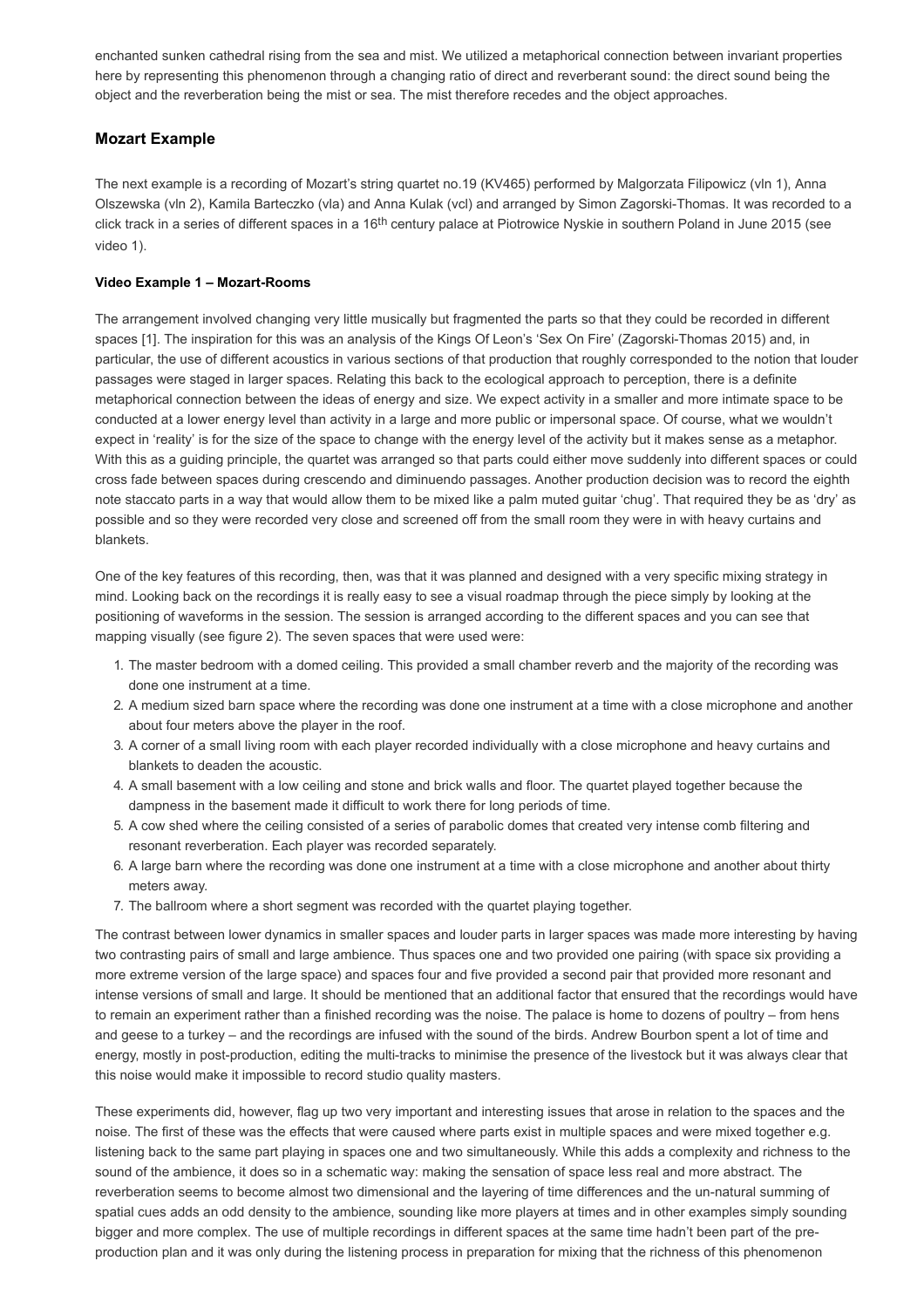became apparent. However, as the recording progressed and we realised that the 'bird noise' was going to make a final, professional level mix unlikely, we also realised that there were many possible mix experiments inherent in the recordings we were making.

#### Audio example two

At time of writing there are two main mixes in existence and a third one in preparation. The first is a version embracing the spatial possibilities that were pre-planned and later discovered in the production process (hear audio example two). We used some of the initial plan but also explored the potential of layering spaces in certain situations. In this mix the main tasks were technical issues with variable noise floor and performance differences. The noise floor is an incredibly important part of this process as, leaving aside the extraneous livestock noise, the space itself exhibits noise that is detected by the listener and can significantly reduce the musical impact of transitions. The preparation process for this mix involved working quite intensively on the ways that these cross fades between recordings in different spaces might take place. This involved experimenting with different invariant properties of the spatial states, including their characteristic noise floors, to discover a 'choreography' of transition which produced a sense of movement between spaces without allowing the change between noise floors to distract attention away from the music. This does highlight one of the problems that has faced producers of popular music in various forms, that the creative use of production techniques can draw listeners' attention towards features other than performance and composition. Even though the production strategy was to build the spatial movement around musical changes so that they become part of that musical change, we are coming up against the habitus (Bourdieu 1993) of listening. The aesthetic of the concert hall sound is so firmly entrenched in classical music recording (as it also is in most jazz and folk recording), that it is hard to move far away from that aesthetic without it becoming distracting. The various styles of recorded popular music took several decades to develop and this was accompanied by a constant narrative about 'over-production' and distracting from the music (Frith 2012). Although we undertook this research project with the explicit intent of experimenting with, and pushing at the boundaries of, listener expectations in recorded classical music, it has been interesting to note how we have had to establish our own criteria for judging what is musically appropriate: about what works and what doesn't.

00:00 00:00

#### Audio example three

The second mix (hear audio example three) starts to take this idea further by embracing the previously discussed functional elements in the arrangement and looking to enhance those functions through processing usually reserved for band based western popular music. The rhythmic 'chug' of the staccato parts, for example, was processed using techniques often employed for layered rhythm guitar parts. The invariant properties being explored in this case are to do with the rhythmic momentum and the controlled use of energy. In addition, lead lines were stabilized with compression and brought to the front and centre of the image, bypassing the established panorama associated with a traditional string quartet. The existing spaces are occasionally enhanced through artificial reverb, with distortion and time-based effects used to draw attention to and manipulate the impact and energy of targeted parts.

The third mix, which at the time of writing is not complete, will eventually be available on the University of West London website (http://www.uwl.ac.uk/classical-music-hyper-production/welcome). Having explored some of the creative possibilities of the spatial recordings in the first two mixes, it became apparent that the layered recordings were sounding like much larger ensembles than a quartet (this was especially true of the second mix). This is another of the issues that can be found within the history of popular music production: a band augmenting their line up in the recording studio to the extent that the identity of the original ensemble can become blurred or lost. This approach, then, aims to strip back the arrangement and to return to the sense of a quartet rather than a string ensemble.

#### Palestrina Example

The third example is a recording of a fragment of Palestrina's motet Ad Dominum Cum Tribulare, performed by Katarzyna Stern (soprano), Angelina Roch-Domagala (alto), Marek Murawa (tenor) and Lukasz Smolka (bass). This was also recorded in Piotrowice Nyskie in the same week as the Mozart quartet and involved some small additions to arrangement by Simon Zagorski-Thomas. The inspiration for this recording strategy was Simon and Garfunkel's 'Bridge Over Troubled Water' (1970) which starts out very small and intimate and grows throughout the arrangement into something more large scale and epic. We were also interested in exploring ways of creating stereo effects in the recording process. This involved recording the whole piece to a click track six times:

- 1. The small acoustically 'dead' living room that was used in the string quartet recording. Each voice was recorded separately.
- 2. A small but four metre tall room in the palace's tower. Each voice was recorded separately.
- 3. The small basement with a low ceiling that was used in the string quartet recording. All voices were recorded together.

00:00 00:00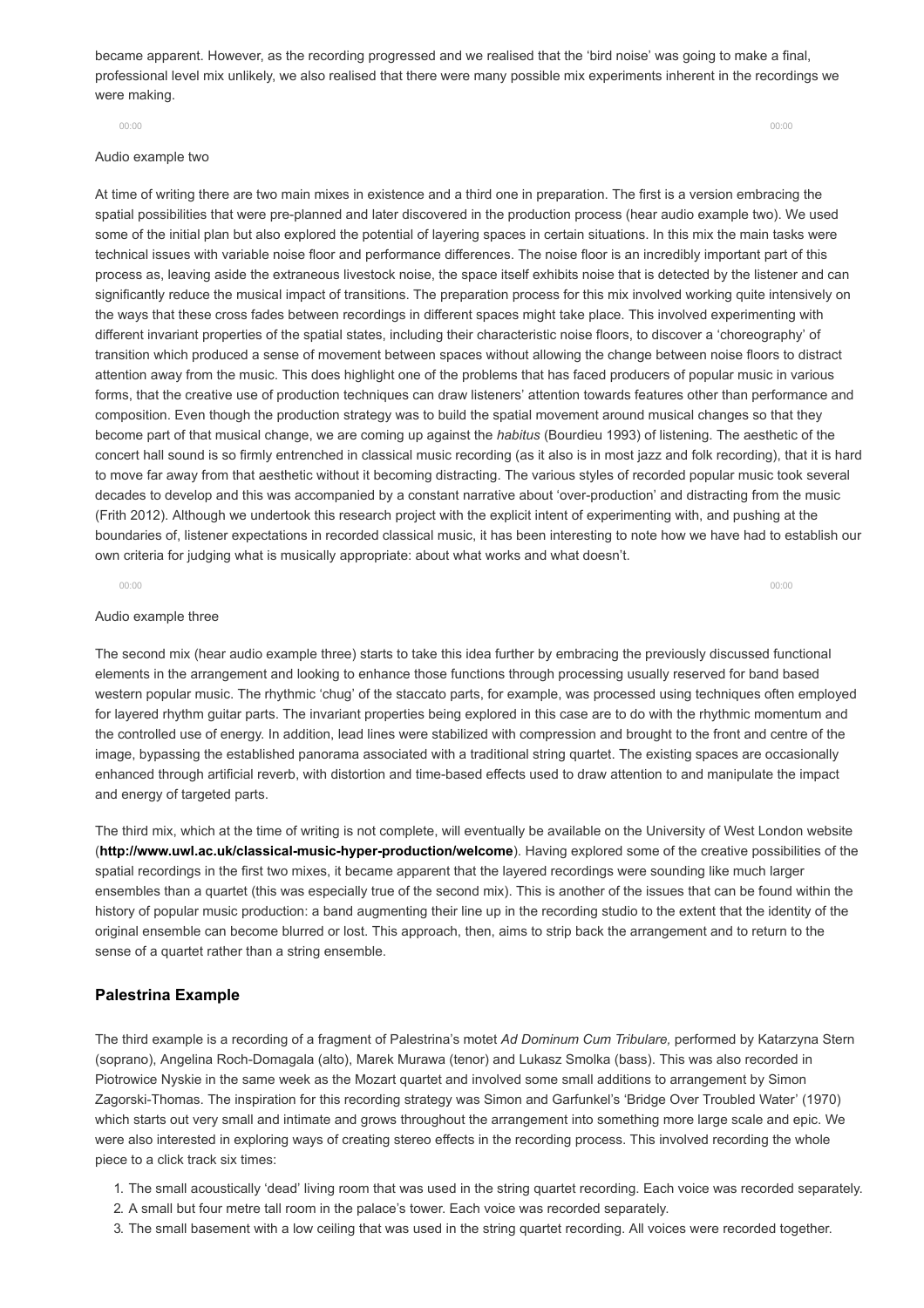- 4. A dining room with stone walls and a sprung wooden floor that was about  $40m^2$ . A mid-side microphone array was set up in the middle of the room and the singers walked slowly around it in a circle as they performed as an ensemble.
- 5. The cow shed with the parabolic domes that was used in the string quartet recording. All voices were recorded together.
- 6. The large barn that was used in the string quartet recording. In this instance, two omni microphones were slung over the roof beams on either side of the ensemble who sang together. The microphones were swung like pendulums during the recording to create a swirling stereo effect.

The Palestrina recording explored similar characteristics to the Mozart, using space and layering to create expansions in size and also in the perceived number of 'agents' in the space. The fundamental difference in the approach taken here is that rather than prescoring into the available spaces the piece was performed in full in multiple spaces, allowing the piece to be presented from any of the spaces at any point in the work. The performers were recorded together in the relatively controlled environment of space one to create a guide track on which the other performances could be built. They were then recorded individually in the same space, giving the ability to offer focus on any part at any time. The contrast between this very dry space, full of detail and proximity, provided a very useful tool for creating contrast to the other spaces and allowing us to mix the timbral detail of that direct sound into different spaces. This technique of placing an intimate recording in a larger space was used on 'Bridge Over Troubled Water' through the use of an echo chamber and is, of course, a staple method for maintaining the invariant properties of intimate communication (i.e. proximity and a relatively low intensity of performance). As the other available spaces were explored the ensemble was recorded together in some spaces, and then individually in others, providing the ability for contrast and also allowing exploration of some unusual spaces, including a space with the longest dimension being the height and room for only a single performer and engineer on the floor (space 2). The final space in which we recorded was the large barn, with the microphones rigged from height on long cables, which were then put into motion as opposing pendulums. Though some modification was required to remove any wind and physical noise these microphones provided some form of movement through destabilization of the stereo image. The technique provided something subtler than dramatic panning changes, instead creating a feeling of texture and life through this lack of stability.

00:00 00:00

#### Audio example four

Once recorded the mixing process differed greatly from those employed in the Mozart. The plan for this piece was to have a feeling of spaces expanding throughout the performance, opening virtual doors into the different spaces captured in the recording. The mix strategy involved a 'collage' approach to the recordings, exposing parts during the piece through muting tracks to move between spaces throughout the performance (hear audio example four). Initially the piece starts with the smallest of the spaces, using individually recorded lines in spaces as triggers for spatial development. In the second half of the piece the listener hears a second development, with the addition of multiple layers of spaces to the initial simple spatial expansion. The feeling of increased performer numbers adds depth and excitement, but also has quite a unique impact created by the layering of four voices into what can be perceived as a choir by the end of the work. While multi-tracking a single voice sounds very different to recording a choir because of the single timbre, multi-tracking four voices does seem to create more of a choir effect even if each voice multi-tracks a single line.

#### Discussion And Conclusions

As mentioned earlier, the discussion of invariant properties and affordances in relation to mixing audio can be looked at in terms of the number and type of perceived agents, the types of activity in which they are involved and the nature of the environment within which the activity occurs. Mixing strategies have been developed for the three examples discussed here which deal with each of these aspects in both literal and metaphorical terms. In the Mozart example, the decisions had strong implications about the perceived number of agents in a very literal sense and the mix strategy was based on the literal narrative of relating performance intensity to the size of the physical space. In the Debussy example, the entire narrative structure was build on a metaphorical interpretation of the piece drawn from the mythological story that Debussy used as inspiration for the composition.

Both Smalley and Schaeffer have been assimilated into a theoretical framework based on the ecological approach to perception and the neural theory of language and metaphor. Smalley's spectromorphology relates directly to the notion of perception and interpretation being built upon our embodied experience and an ability to make metaphorical connections between new and previous experience: a more nuanced version of Smalley's surrogacy. Schaeffer's objet sonore relates similarly to the notion of image schemata. Both have been related to Zagorski-Thomas' sonic cartoons and the implications that this way of thinking about recorded sound has for approaches to mixing in general as well as this project in particular.

#### Bibliography

Bourdieu, P. (1993) The Field of Cultural Production, New York: Columbia University Press.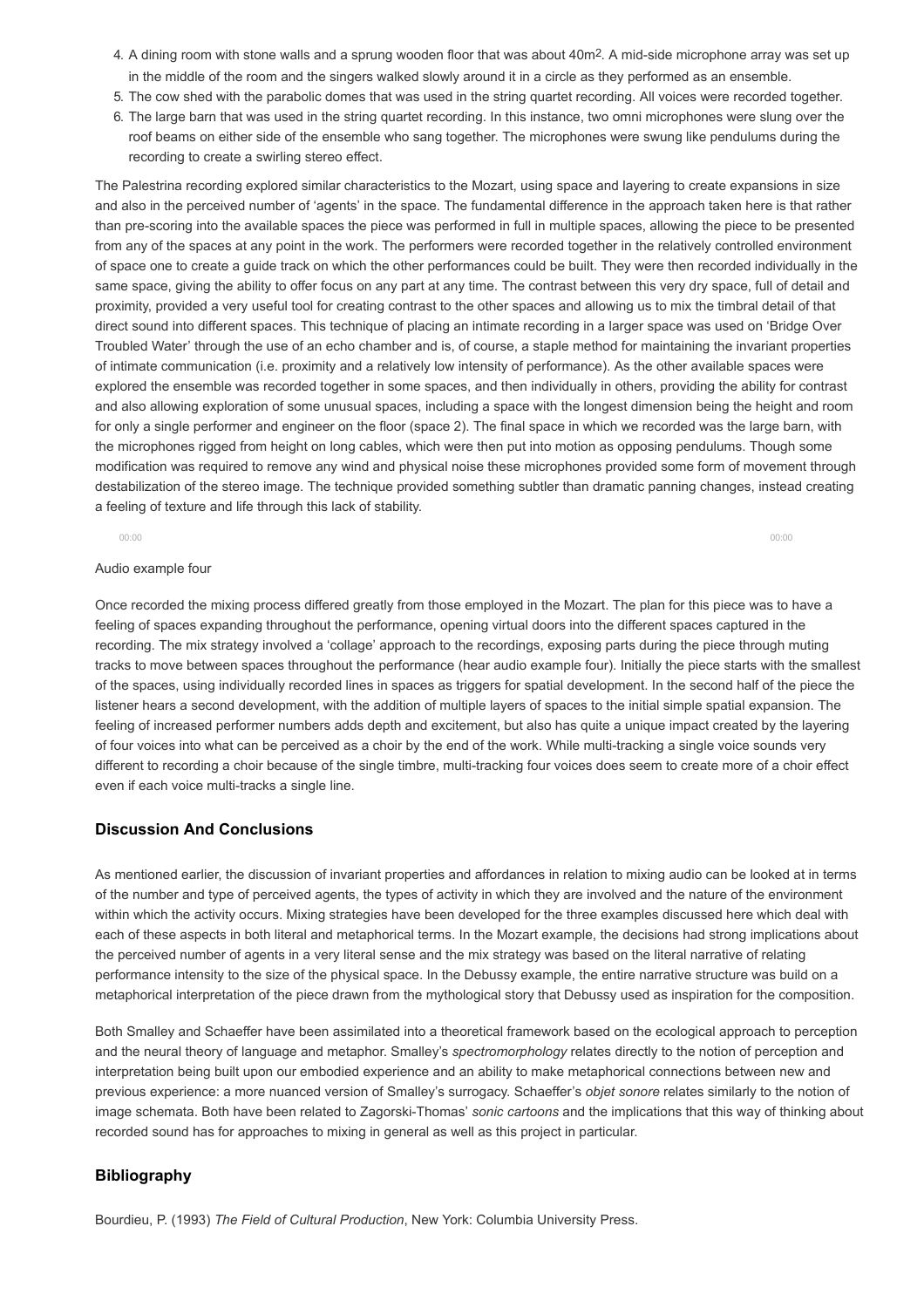Capulet, E. & Zagorski-Thomas, S. (2016) Creating A Rubato Layer Cake: performing and producing overdubs with expressive timing on a classical recording for 'solo' piano. Journal on the Art of Record Production, (11). Available at: http://www.arpjournal.com/creating-a-rubato-layer-cake.

Clarke, E.F. (2005) Ways of Listening: An Ecological Approach to the Perception of Musical Meaning, Oxford University Press, USA.

Dack, J. (2001) At the limits of Schaeffer's TARTYP. In Nowalls Conference Proceedings. Nowalls Conference. De Montfort [University: De Montfort University Research Repository. Available at: http://www.dmu.ac.uk/documents/technology](http://www.dmu.ac.uk/documents/technology-documents/research/mtirc/nowalls/mww-dack.pdf)documents/research/mtirc/nowalls/mwwdack.pdf [Accessed March 28, 2015].

Davis, M. (1959) Kind of Blue, Columbia CS8163.

Deutsch, D. (1998) The Psychology of Music 2nd ed., Academic Press.

Feldman, J.A. (2008) From Molecule to Metaphor: A Neural Theory of Language 1st MIT Press Paperback Ed., MIT Press.

Frith, S. (2012) The Place of the Producer in the Discourse of Rock. In S. Frith & S. Zagorski-Thomas, eds. The Art of Record

Production: an introductory reader to a new academic field. Farnham: Ashgate Publishing Limited.

Gibson, J.J. (1979) The Ecological Approach to Visual Perception, Psychology Press.

Lakoff, G. (1990) Women, Fire, and dangerous Things: What Categories Reveal about the Mind, Chicago: University Of Chicago Press.

Lakoff, G. & Johnson, M. (2003) Metaphors We Live By 2nd ed., University Of Chicago Press.

Latour, B. (2005) Reassembling The Social: and introduction to Actor Network Theory, New York: Oxford University Press.

McGurk, H. & MacDonald, J. (1976) Hearing lips and seeing voices. Nature, 264(5588), pp.746–748.

Paul Simon & Garfunkel, A. (1970) Bridge Over Troubled Water, Columbia KCS9914.

Schaeffer, P. (1966) Traité des objets musicaux, Paris: Le Seuil.

Smalley, D. (1986) Spectromorphology and Structuring Processes. In S. Emmerson, ed. The Language of Electroacoustic Music.

London: Macmillan, pp. 61–93.

Smalley, D. (1997) Spectromorphology: explaining sound-shapes. Organised Sound, 2(2), pp.107–126.

Spears, B. (2000) Oops!…I Did It Again, Jive 9250582.

The Chipmunks (1958) The Chipmunk Song, Liberty F-55168.

Warner, T. (2005) The Song of the Hydra: multiple lead vocals in modern pop music recordings. In Art of Record Production Conference. Westminster University. Available at: [http://www.artofrecordproduction.com](http://www.artofrecordproduction.com/).

Zagorski-Thomas, S. (2015) An Analysis of Space, Gesture and Interaction in Kings of Leon's 'Sex On Fire' (2008). In R. von Appen et al., eds. Twenty-First-Century Pop Music Analyses: Methods, Models, Debates. Farnham: Ashgate Publishing Limited.

Zagorski-Thomas, S. (2010) Real And Unreal Performances. In A. Danielsen, ed. Rhythm In The Age of Digital Reproduction. Ashgate, pp. 195–212.

Zagorski-Thomas, S. (2016a) Sonic Cartoons. In M. Haná?ek, H. Schulze, & J. Papenburg, eds. Sound As Popular Culture. Cambridge, MA: MIT Press.

Zagorski-Thomas, S. (2014) The Musicology of Record Production, Cambridge: Cambridge University Press.

Zagorski-Thomas, S. (2016b) The Spectromorphology Of Recorded Popular Music: the shaping of sonic cartoons through record production. In R. Fink, M. L. O'Brien, & Z. Wallmark, eds. The Relentless Pursuit Of Tone: Timbre In Popular Music. New York: Oxford University Press, USA.